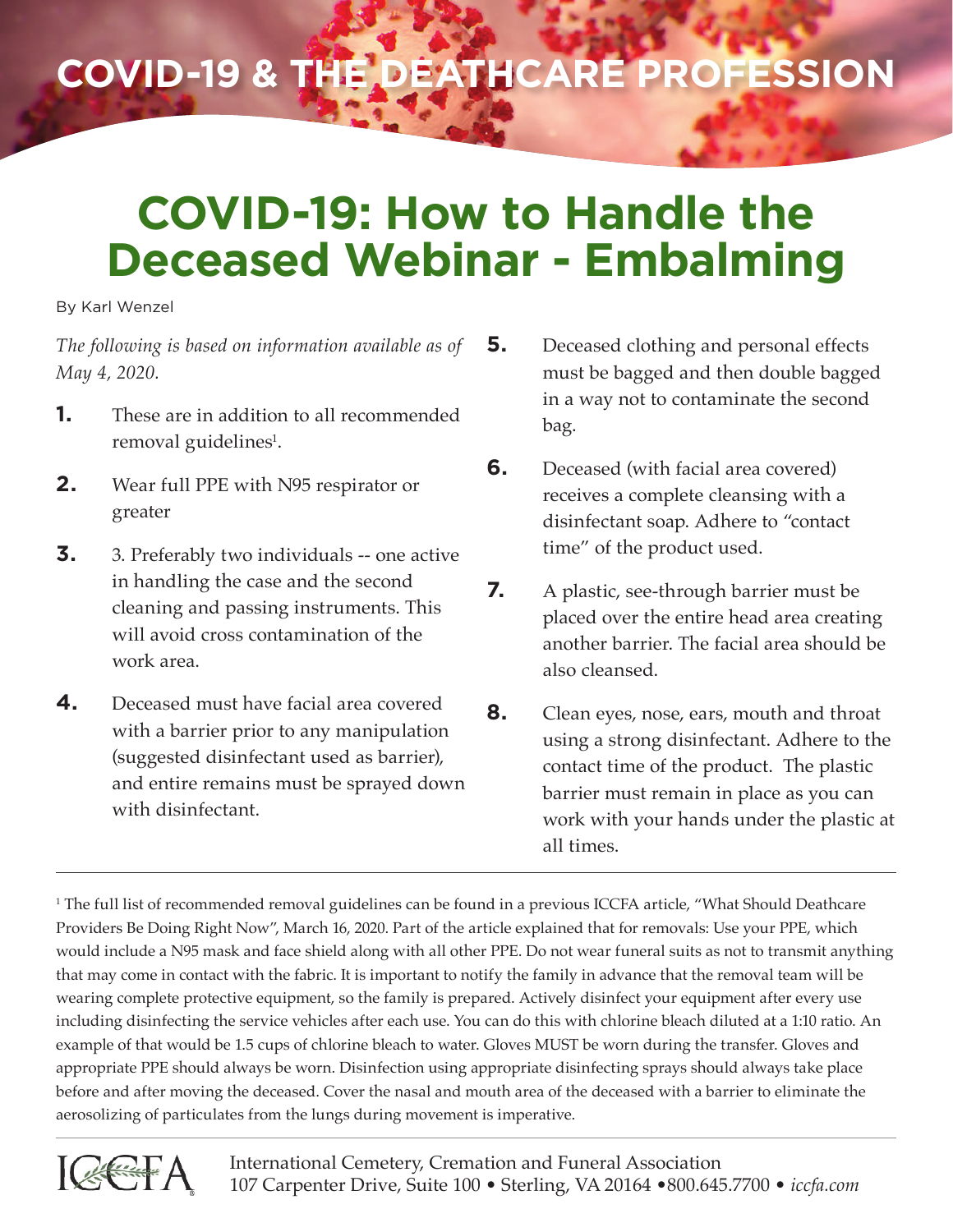- **9.** After the nose, mouth and throat are cleaned, place packing (i.e. cotton) with disinfectant into the throat and nasal area in attempts to completely occlude the passages from the throat leading to the nose and mouth.
- **10.** Set features accordingly.
- **11.** Raise vessels and prepare for arterial injection.
- **12.** Mix an arterial solution no less than 3-4% and increase as needed throughout the procedure.
- **13.** Use a drain tube for your drainage to create a closed system between you and the blood discharged during the embalming. The hose leading off the drain tube should be placed down into the waste drain to prevent exposure to the blood as much as possible. THERE SHOULD BE NO FREE-FLOWING DRAINAGE DOWN THE TABLE.
- **14.** Begin your injection on a closed system (drain tube closed). A low rate of flow is suggested so you don't cause distention.
- **15.** Allow as much injection to take place without causing distention or risking purge. Remember, the plastic barrier is still in place over the head and facial area.
- **16.** When you have injected a sufficient amount of chemical, turn the machine off and wait for 15-20 minutes to allow the chemical to work and accomplish as much disinfection as possible in the allotted time.
- **17.** Begin injection again and open drainage to allow the release of pressure.
- **18.** Perform intermittent drainage throughout the embalming process, allowing pressure to build and then release.
- **19.** Follow normal embalming procedures to ensure a well embalmed body (i.e. use more arterial chemical if needed per case analysis). Stop after arterial injection.
- **20.** Wash and disinfect remains again (terminal disinfection).
- **21.** DO NOT aspirate the remains for a minimum of 24-hours after arterial injection.
- **22.** \*NOTE: Some are suggesting that cavity or disinfectant be hypo injected into the lung area at this time. Many are finding that this is creating purge and the risks of purge overnight.
- **23.** If necessary, aspiration can be completed following the 24-hour minimum wait time. This allows the arterial chemical under arterial pressure to work and disinfect as much as possible before aspiration begins.
- **24.** \*NOTE: If aspiration is not felt to be a necessity then forgo any aspiration.
- **25.** When aspiration begins, place a disinfecting cloth around the aspiration site. Make sure the trocar is in contact with that cloth throughout the entire process.
- **26.** \*NOTE: If using a hydro aspirator, be very cautious. If backflow happens then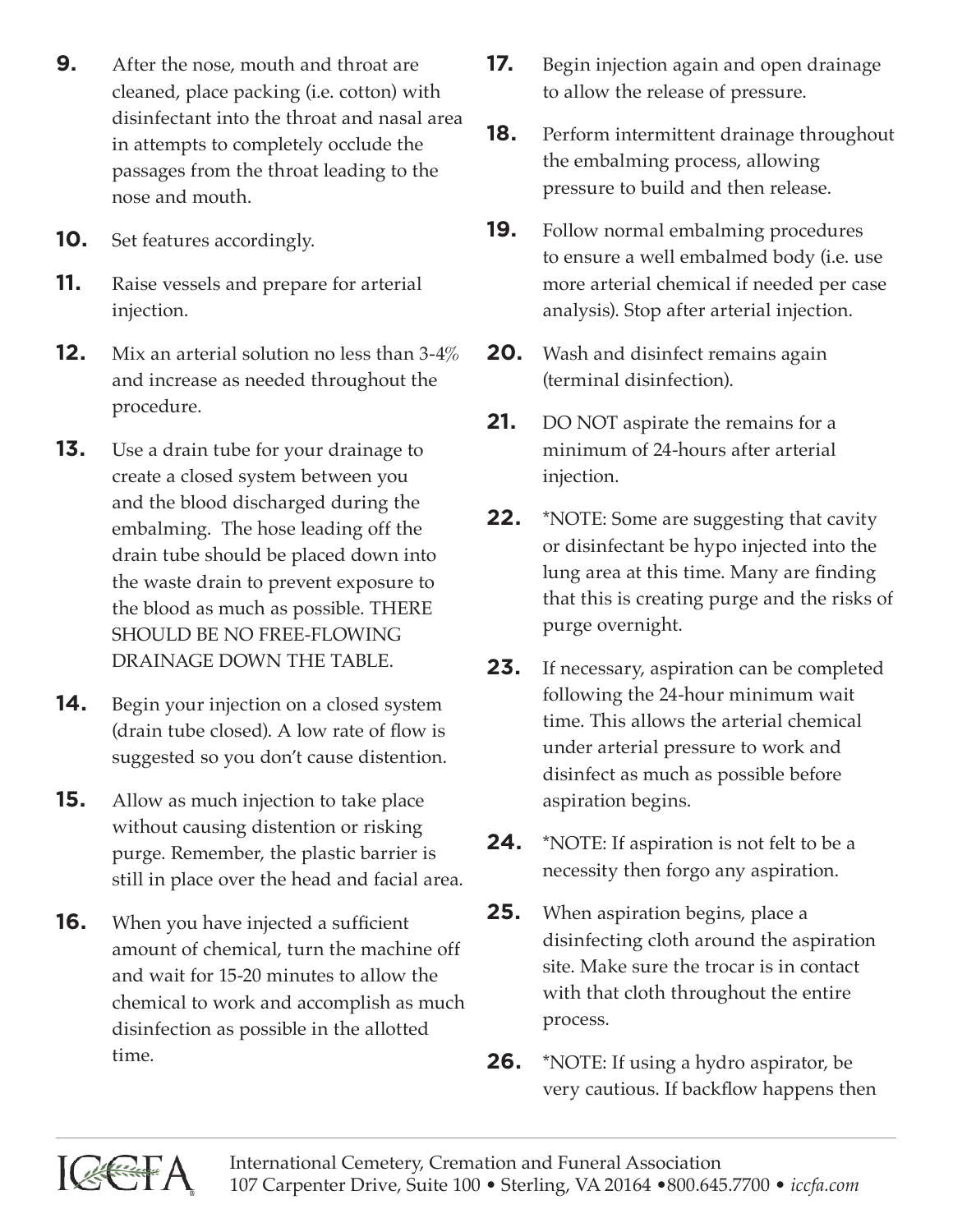the trocar must not be removed from the remains. Turn off the system immediately.

- **27.** Hydro aspirators feeding into a commode/toilet need to have a splash cover over the discharge area to prevent droplet spray and aerosolization of the discharge.
- **28.** Place a strong gas inhibitor cavity fluid into the chest area no higher than the clavicle to aid in reducing possible purge. A second bottle (pending body size) can be placed to lower abdominal area.
- **29.** Disinfect site and clean and disinfect remains.
- **30.** \*NOTE: Your main barrier between this virus and exposure is your proper attire of PPE. Follow proper donning and doffing procedures and wash your hands immediately before and after the procedure.

## **Additional Questions**

**Are there any precautions outside of the standard embalming guidelines that should be considered when dealing with COVID-19 cases in the preparation room?**

- Be mindful of your surroundings and keep all unnecessary staff out of the prep room. Preferably, only the embalmer and one assistant should be in the room to ensure the area is clean and disinfected.
- Everyone needs to be in appropriate PPE. Even in larger prep rooms EVERYONE must adhere to the proper protocols.
- Stick to the procedures you were taught in school and do them well, which will ensure

your protection and your end results will be well embalmed disinfected remains.

- DO NOT inject using a syringe disinfectant or cavity fluid into the mouth or nasal passage. This creates a high risk of purge and the disinfectant won't be able to even get to the lungs as the epiglottis in a relaxed position is closed, sealing off the lungs from the pharynx.
- Note that we do not work in a negative pressurized room so people coming in an out of the prep room during embalming is prohibited. If there is aerosol or droplets present in the air it can be sucked out of the room with the opening and closing of the prep room door.
- You must consider washout time with COVID-19 cases! When Aerosol Generating Medical Procedures are performed there should be a washout time following those procedures. Aerosol and droplets can linger in the air for a significant period of time; therefore, it is recommended that the room be left to sit for one hour before the room is safe for the final disinfection of the room and equipment.

### **Can COVID-19 cases be embalmed safely, and should we be embalming them?**

- ABSOLUTELY, it's what we do, and it can be completed safely with minimal risk to the embalmer.
- As embalmers we help people to mourn their loved ones. We give families a final opportunity to view a loved one and say goodbye. It helps them confront the reality that death has occurred, and COVID-19 hasn't